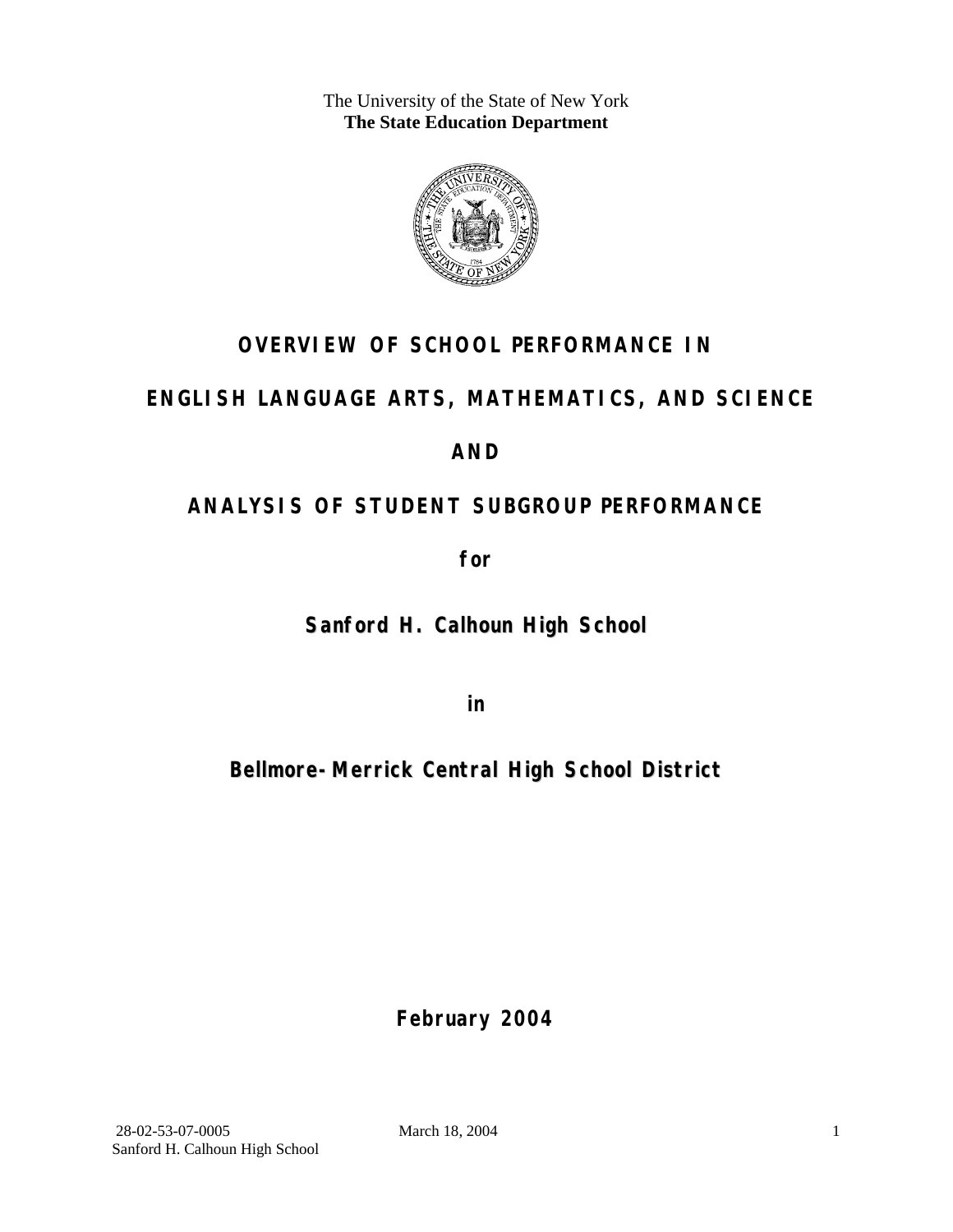#### **THE UNIVERSITY OF THE STATE OF NEW YORK**

#### **Regents of The University**

| Tonawanda             |
|-----------------------|
| <b>Hollis</b>         |
| Staten Island         |
| New Rochelle          |
| Peru                  |
| Huntington            |
| <b>North Syracuse</b> |
| New York              |
| <b>Belle Harbor</b>   |
| Buffalo               |
| Hartsdale             |
| Albany                |
| <b>Bronx</b>          |
| New York              |
| <b>Binghamton</b>     |
| Rochester             |

#### **President of The University and Commissioner of Education**

RICHARD P. MILLS

**Deputy Commissioner for Elementary, Middle, Secondary and Continuing Education**  JAMES A. KADAMUS

#### **Coordinator, School Operations and Management Services**

CHARLES SZUBERLA

#### **Coordinator, Information and Reporting Services**

MARTHA P. MUSSER

The State Education Department does not discriminate on the basis of age, color, religion, creed, disability, marital status, veteran status, national origin, race, gender, genetic predisposition or carrier status, or sexual orientation in its educational programs, services and activities. Portions of this publication can be made available in a variety of formats, including braille, large print or audio tape, upon request. Inquiries concerning this policy of nondiscrimination should be directed to the Department's Office for Diversity, Ethics, and Access, Room 530, Education Building, Albany, NY 12234. **Requests for additional copies of this publication may be made by contacting the Publications Sales Desk, Room 309, Education Building, Albany, NY 12234.** 

Please address all correspondence about this report that is not related to data corrections to:

*School Report Card Coordinator Information and Reporting Services Team New York State Education Department Room 863 EBA 89 Washington Avenue Albany, NY 12234*  E-mail: *RPTCARD@mail.nysed.gov*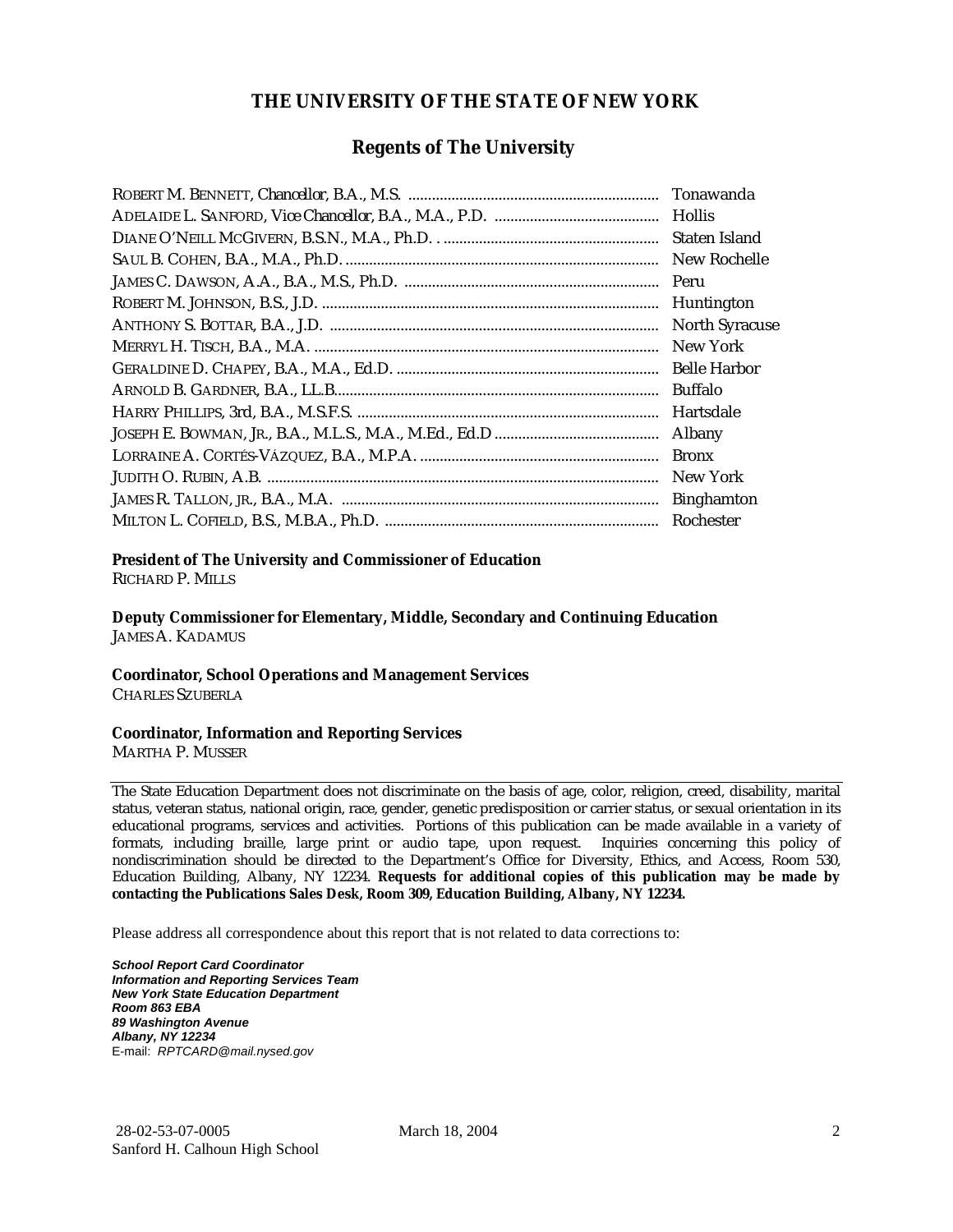The *New York State School Report Card* is an important part of the Board of Regents effort to raise learning standards for all students. It provides information to the public on student performance and other measures of school and district performance. Knowledge gained from the school report card on a school's strengths and weaknesses can be used to improve instruction and services to students.

The *New York State School Report Card* consists of three parts: the *Overview of School Performance in English Language Arts, Mathematics, and Science and Analysis of Student Subgroup Performance,* the *Comprehensive Information Report,* and the *School Accountability Report*. The *Overview and Analysis* presents performance data on measures required by the federal No Child Left Behind Act: English, mathematics, science, and graduation rate. Performance data on other State assessments can be found in the *Comprehensive Information Report*. The *School Accountability Report* provides information as to whether a school is making adequate progress toward enabling all students to achieve proficiency in English and mathematics.

State assessments are designed to help ensure that all students reach high learning standards. They show whether students are getting the foundation knowledge they need to succeed at the elementary, middle, and commencement levels and beyond. The State requires that students who are not making appropriate progress toward the standards receive academic intervention services.

In the *Overview*, performance on the elementary- and middle-level assessments in English language arts and mathematics and on the middle-level science test is reported in terms of mean scores and the percentage of students scoring at each of the four levels. These levels indicate performance on the standards from seriously deficient to advanced proficiency. Performance on the elementary-level science test is reported in terms of mean scores and the percentage of students making appropriate progress. Regents examination scores are reported in four score ranges. Scores of 65 to 100 are passing; scores of 55 to 64 earn credit toward a local diploma (with the approval of the local board of education). Though each elementary- and middle-level assessment is administered to students in a specific grade, secondary-level assessments are taken by students when they complete the coursework for the core curriculum. Therefore, the performance of students at the secondary level is measured for a student cohort rather than a group of students at a particular grade level. Students are grouped in cohorts according to the year in which they first entered grade 9.

The assessment data in the *Overview and Analysis* are for all tested students in the school, including general-education students and students with disabilities. In the *Overview*, each school's performance is compared with that of schools similar in grade level, district resources, and student needs as indicated by income and limited English proficiency (LEP) status. Each district's performance is compared with that of all public schools statewide. In the *Analysis*, performance is disaggregated by race/ethnicity, disability status, gender, LEP status, income level, and migrant status.

Explanations of terms referred to or symbols used in this part of the school report card may be found in the glossary on the last page. Further information on the school report card may be found in the guide, *Understanding Your School Report Card: February 2004*, available on the Information and Reporting Services Web site at www.emsc.nysed.gov/irts.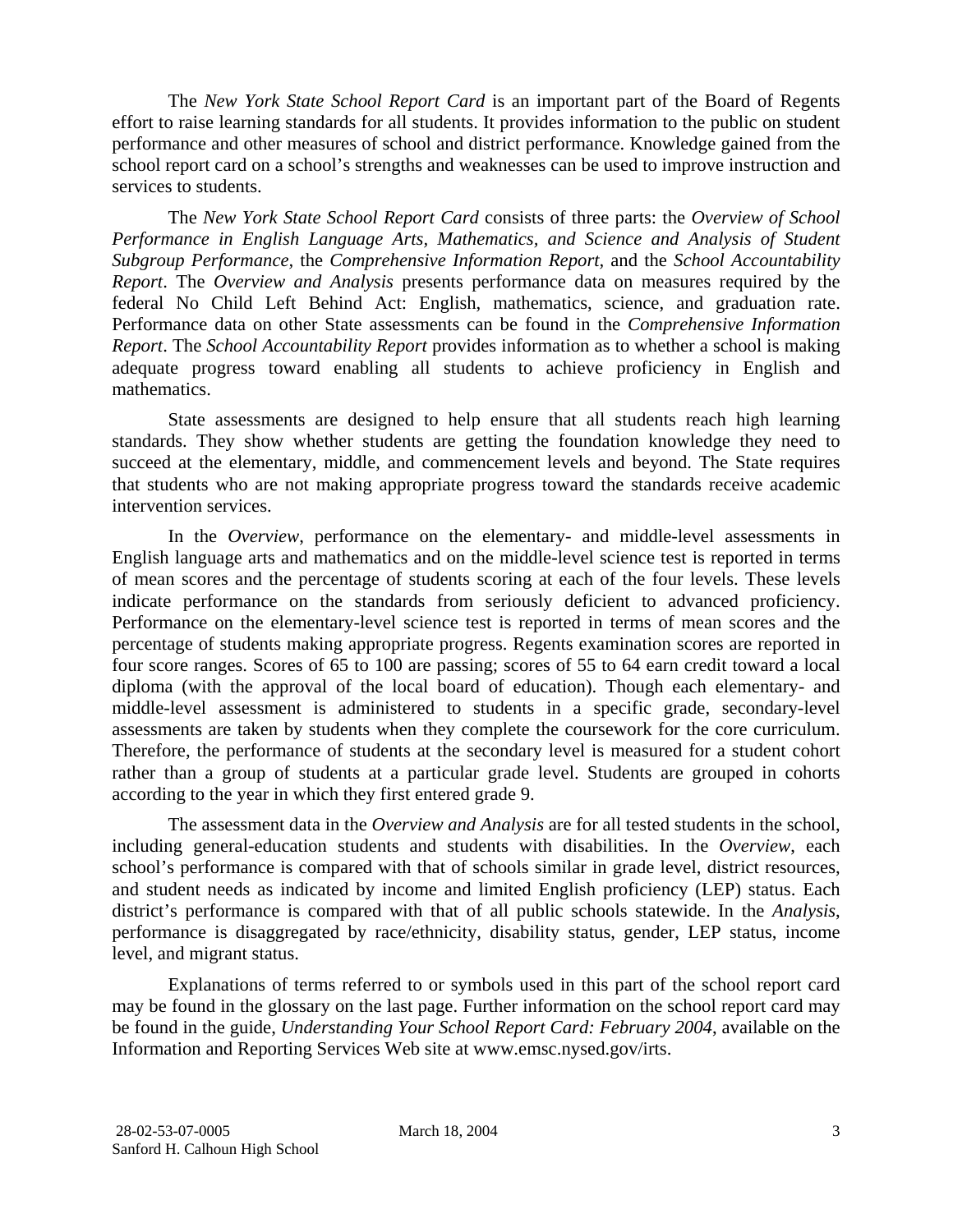# **Overview of School Performance in English Language Arts, Mathematics, and Science**

#### **School Profile**

| Principal:<br>David Seinfeld | (516)992-1300<br>Phone: |                           |
|------------------------------|-------------------------|---------------------------|
| <b>Organization</b>          | Grade Range             | <b>Student Enrollment</b> |
| $2002 - 03$                  | $9 - 12$                | 1240                      |

| 2001–02 School District-wide Total Expenditure per Pupil | \$13,677 |
|----------------------------------------------------------|----------|
|----------------------------------------------------------|----------|

#### **2002–03 Percentage of Core Classes Taught by Highly Qualified Teachers\***

| <b>Number of Core</b><br><b>Classes</b> | <b>Percent Taught</b><br>by Highly<br>Qualified<br><b>Teachers</b> |
|-----------------------------------------|--------------------------------------------------------------------|
| 278                                     | 100%                                                               |
|                                         |                                                                    |

\*For the 2002-03 school year, SED is reporting that teachers of core classes are highly qualified if they are certified to teach those classes. However, No Child Left Behind (NCLB) imposes requirements beyond certification for some teachers to be considered highly qualified. In future years, when New York State uses the NCLB criteria for reporting, certified teachers must fulfill all NCLB requirements to be counted as highly qualified.

#### **2002–03 Percentage of Teachers with No Valid Teaching Certificate\***

| Number of<br><b>Teachers</b> | <b>Percent with No</b><br><b>Valid Teaching</b><br><b>Certificate</b> |
|------------------------------|-----------------------------------------------------------------------|
| 85                           | ሰ%                                                                    |

\*This count includes teachers with temporary licenses who do not have a valid permanent, provisional, or transitional teaching certificate.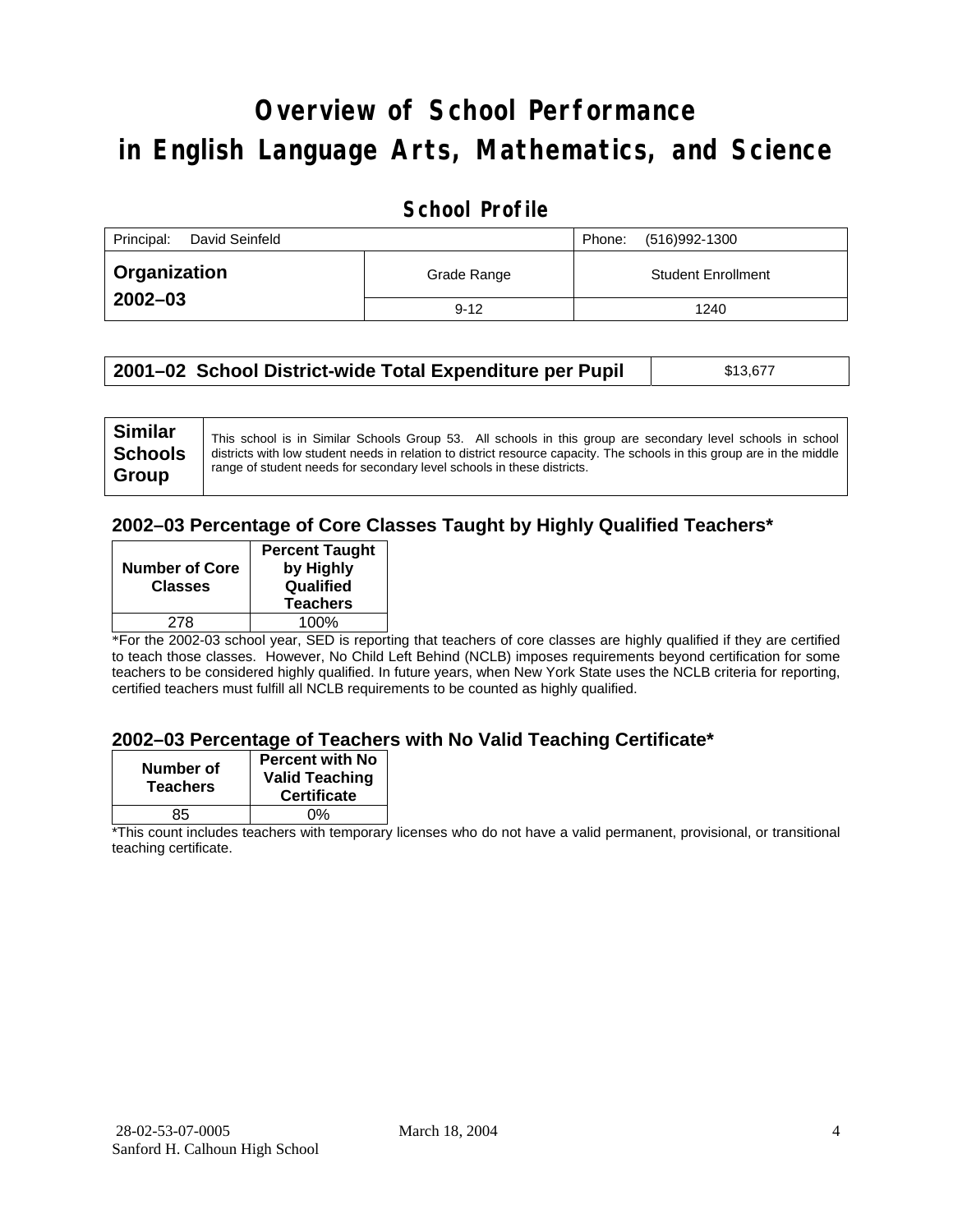### **High School English Achievement after Four Years of Instruction**

The graph and table below present performance of the 1997, 1998, and 1999 cohort members, four years after entering grade 9, in meeting the graduation assessment requirement in English. A score of 65 or above on the Regents comprehensive examination in English is considered passing. Only the highest score of each student is counted, regardless of how many times the student took the examination. In the graph, students passing approved alternatives to this examination are counted as scoring in the 65 to 84 range. RCT results are not included in the graph. In the first table, the numbers of students who met the graduation requirement by passing an approved alternative are listed separately. The second table shows the competency test performance of students with disabilities eligible for the safety net who did not score 55 or above on a Regents examination or approved alternative. Students who score 55 to 64 on the Regents examination in comprehensive English may be given credit towards a local high school diploma if allowed by the district board of education. The data in these tables and chart show the performance of the cohorts as of June  $30<sup>th</sup>$  of the fourth year after first entering grade 9.



| English Graduation Requirement Achievement after Four Years of High School* |                                                                                                                                                                                                                                                                           |  |  |     |     |  |  |  |  |
|-----------------------------------------------------------------------------|---------------------------------------------------------------------------------------------------------------------------------------------------------------------------------------------------------------------------------------------------------------------------|--|--|-----|-----|--|--|--|--|
|                                                                             | <b>Cohort Members</b><br><b>Highest Score</b><br><b>Highest Score</b><br><b>Highest Score</b><br><b>Highest Score</b><br>Approved<br>Between 55 and 64<br><b>Alternative Credit</b><br>Between 85 and 100<br>Between 0 and 54<br>Between 65 and 84<br><b>All Students</b> |  |  |     |     |  |  |  |  |
| 1997 Cohort                                                                 | 273                                                                                                                                                                                                                                                                       |  |  | 178 | 73  |  |  |  |  |
| 1998 Cohort                                                                 | 273                                                                                                                                                                                                                                                                       |  |  | 137 | 117 |  |  |  |  |
| 1999 Cohort                                                                 | 284                                                                                                                                                                                                                                                                       |  |  | 116 | 150 |  |  |  |  |

\*Assessments used to determine counts in this table include the Regents examination in comprehensive English, the component retest in English, and approved alternatives.

| Performance of Students Who Took the Regents<br><b>Competency Tests in Reading and Writing to</b><br>Meet the Graduation Requirement* |   |  |  |  |  |  |  |
|---------------------------------------------------------------------------------------------------------------------------------------|---|--|--|--|--|--|--|
| <b>Failed RCT in Reading</b><br><b>Passed the RCTs</b><br>and/or Writing                                                              |   |  |  |  |  |  |  |
| 1997 Cohort                                                                                                                           |   |  |  |  |  |  |  |
| 1998 Cohort                                                                                                                           | ว |  |  |  |  |  |  |
| 1999 Cohort                                                                                                                           |   |  |  |  |  |  |  |

\*Includes only students eligible for the safety net who did not score 55 or higher on the Regents examination or an approved alternative.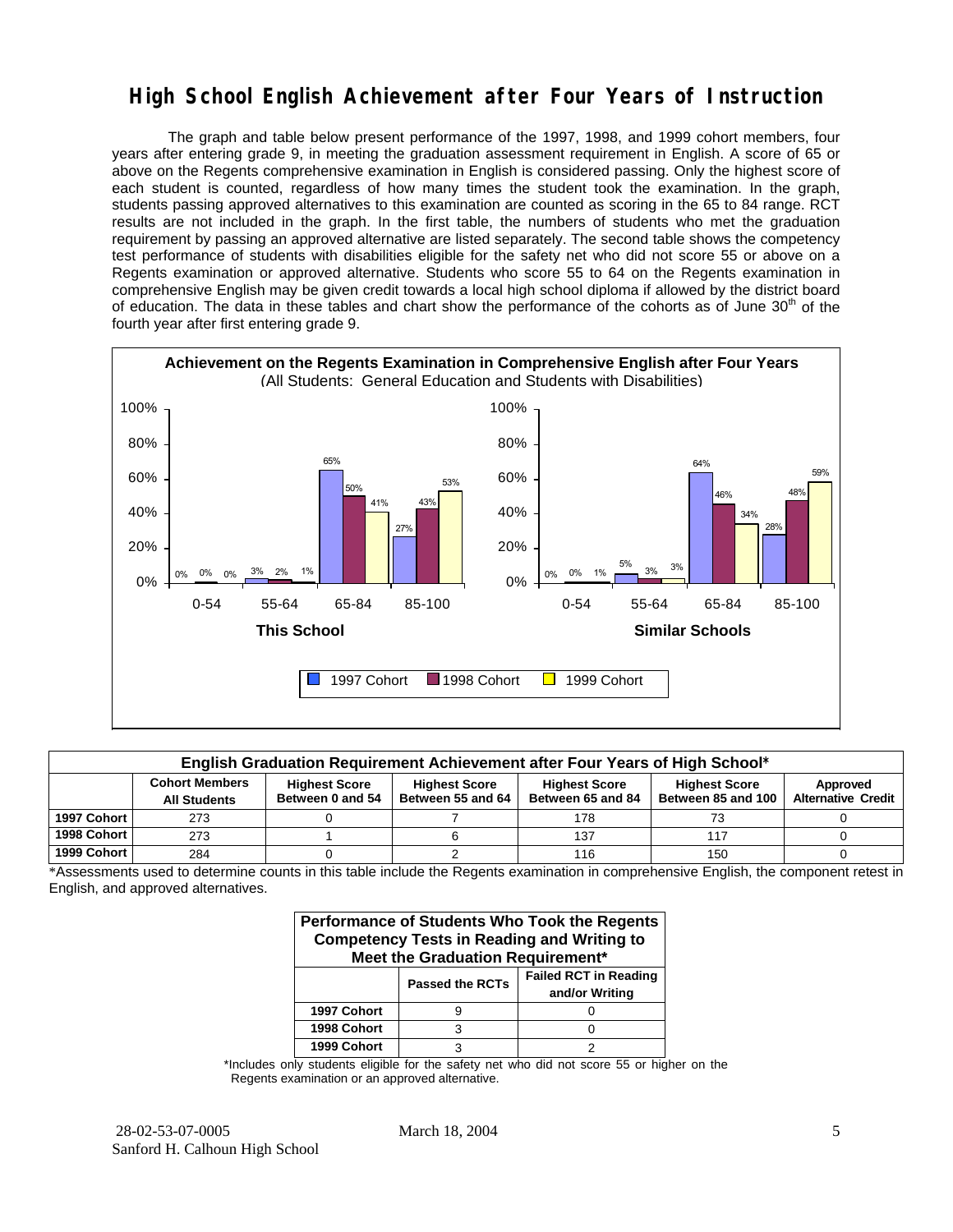### **High School Mathematics Achievement after Four Years of Instruction**

The graph and table below present performance of the 1997, 1998, and 1999 cohort members, four years after entering grade 9, in meeting the graduation assessment requirement in mathematics. A score of 65 or above on a Regents examination in mathematics is considered passing. Only the highest score of each student is counted, regardless of how many times the student took the examination. In the graph, students passing approved alternatives to these examinations are counted as scoring in the 65 to 84 range. RCT results are not included in the graph. In the first table, the numbers of students who met the graduation requirement by passing an approved alternative are listed separately. The second table shows the competency test performance of students with disabilities eligible for the safety net who did not score 55 or above on a Regents examination or approved alternative. Students who score 55 to 64 on a Regents examination in mathematics may be given credit towards a local high school diploma if allowed by the district board of education. The data in these tables and chart show the performance of the cohorts as of June  $30<sup>th</sup>$  of the fourth year after first entering grade 9.

![](_page_5_Figure_2.jpeg)

| Mathematics Graduation Requirement Achievement after Four Years of High School* |                                                                                                                                   |                                                                                                               |  |    |     |  |  |  |  |  |  |  |
|---------------------------------------------------------------------------------|-----------------------------------------------------------------------------------------------------------------------------------|---------------------------------------------------------------------------------------------------------------|--|----|-----|--|--|--|--|--|--|--|
|                                                                                 | <b>Highest Score</b><br><b>Highest Score</b><br><b>Highest Score</b><br>Approved<br><b>Cohort Members</b><br><b>Highest Score</b> |                                                                                                               |  |    |     |  |  |  |  |  |  |  |
|                                                                                 | <b>All Students</b>                                                                                                               | Between 65 and 84<br>Between 55 and 64<br>Between 85 and 100<br><b>Alternative Credit</b><br>Between 0 and 54 |  |    |     |  |  |  |  |  |  |  |
| 1997 Cohort                                                                     | 273                                                                                                                               |                                                                                                               |  | 56 | 196 |  |  |  |  |  |  |  |
| 1998 Cohort                                                                     | 273                                                                                                                               |                                                                                                               |  | 61 | 191 |  |  |  |  |  |  |  |
| 1999 Cohort                                                                     | 284                                                                                                                               |                                                                                                               |  | 63 | 201 |  |  |  |  |  |  |  |

\*Assessments used to determine counts in this table include a Regents examination in mathematics, the component retest in mathematics and approved alternatives.

| Performance of Students Who Took the Regents<br><b>Competency Test in Mathematics to Meet the</b><br><b>Graduation Requirement*</b> |    |  |  |  |  |  |  |
|-------------------------------------------------------------------------------------------------------------------------------------|----|--|--|--|--|--|--|
| <b>Failed at Least</b><br><b>Passed the RCT</b><br>One RCT                                                                          |    |  |  |  |  |  |  |
| 1997 Cohort                                                                                                                         | 10 |  |  |  |  |  |  |
| 1998 Cohort                                                                                                                         |    |  |  |  |  |  |  |
| 1999 Cohort                                                                                                                         |    |  |  |  |  |  |  |

\*Includes only students eligible for the safety net who did not score 55 or higher on the Regents examination or an approved alternative.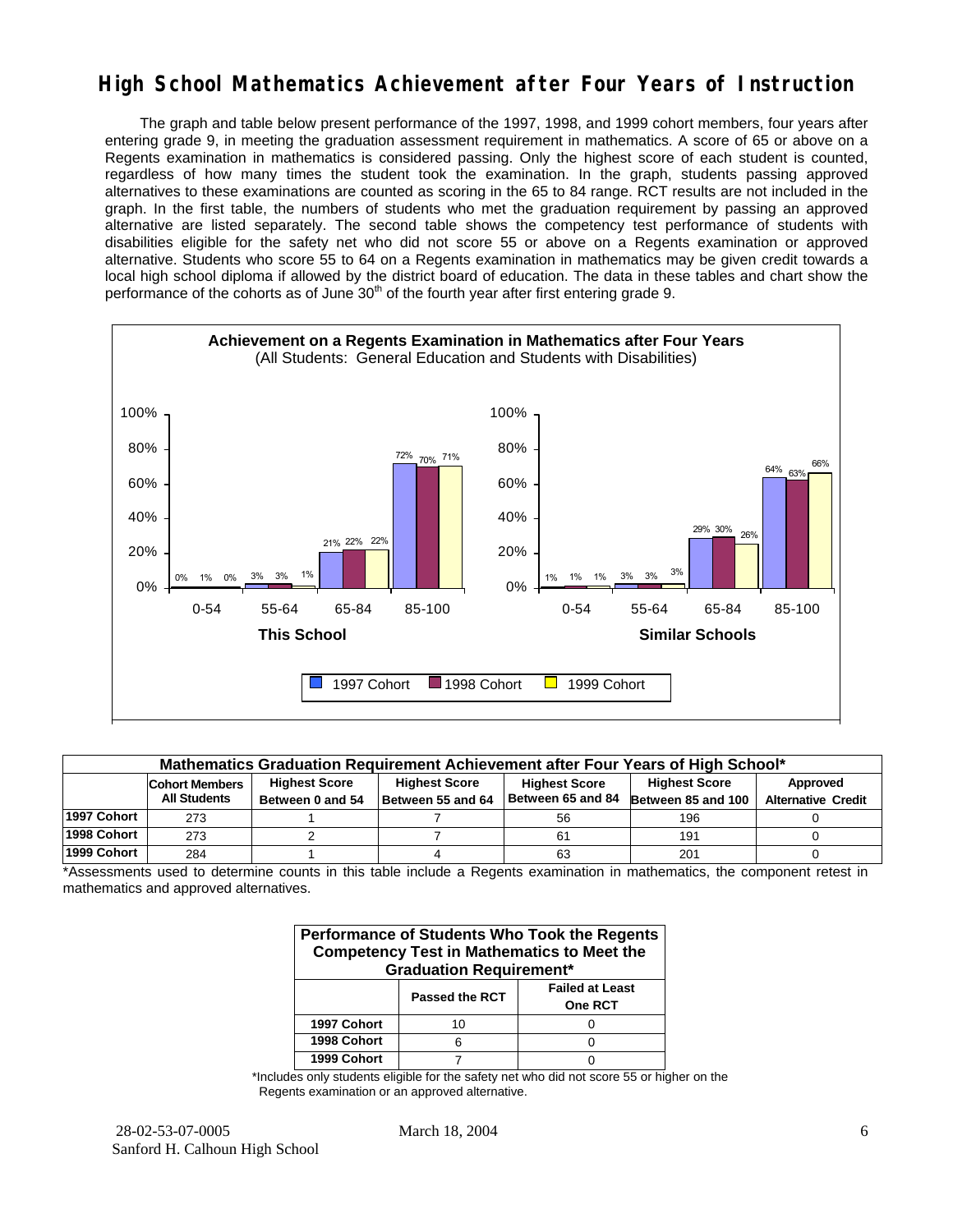### **Cohort Graduation Rates**

 Students were counted as graduates if they earned a local diploma with or without a Regents endorsement by August 31<sup>st</sup> of the fourth year after first entering grade 9. The graduation-rate cohort includes students who transferred to general education development (GED) programs. These students were not counted in the 1998 school accountability cohort for English and mathematics.

![](_page_6_Figure_2.jpeg)

| <b>Cohort Graduation Rates</b> |                                  |                                |                                                                    |                            |  |  |
|--------------------------------|----------------------------------|--------------------------------|--------------------------------------------------------------------|----------------------------|--|--|
|                                | <b>Cohort</b><br>Members*<br>(a) | <b>Transfers to GED</b><br>(b) | <b>Graduation Rate</b><br><b>Cohort</b><br><b>Members</b><br>(a+b) | <b>Number</b><br>Graduated |  |  |
| 1998 Cohort                    | 273                              |                                | 273                                                                | 249                        |  |  |

\*Count as of August 31<sup>st</sup> of the fourth year after first entering grade 9.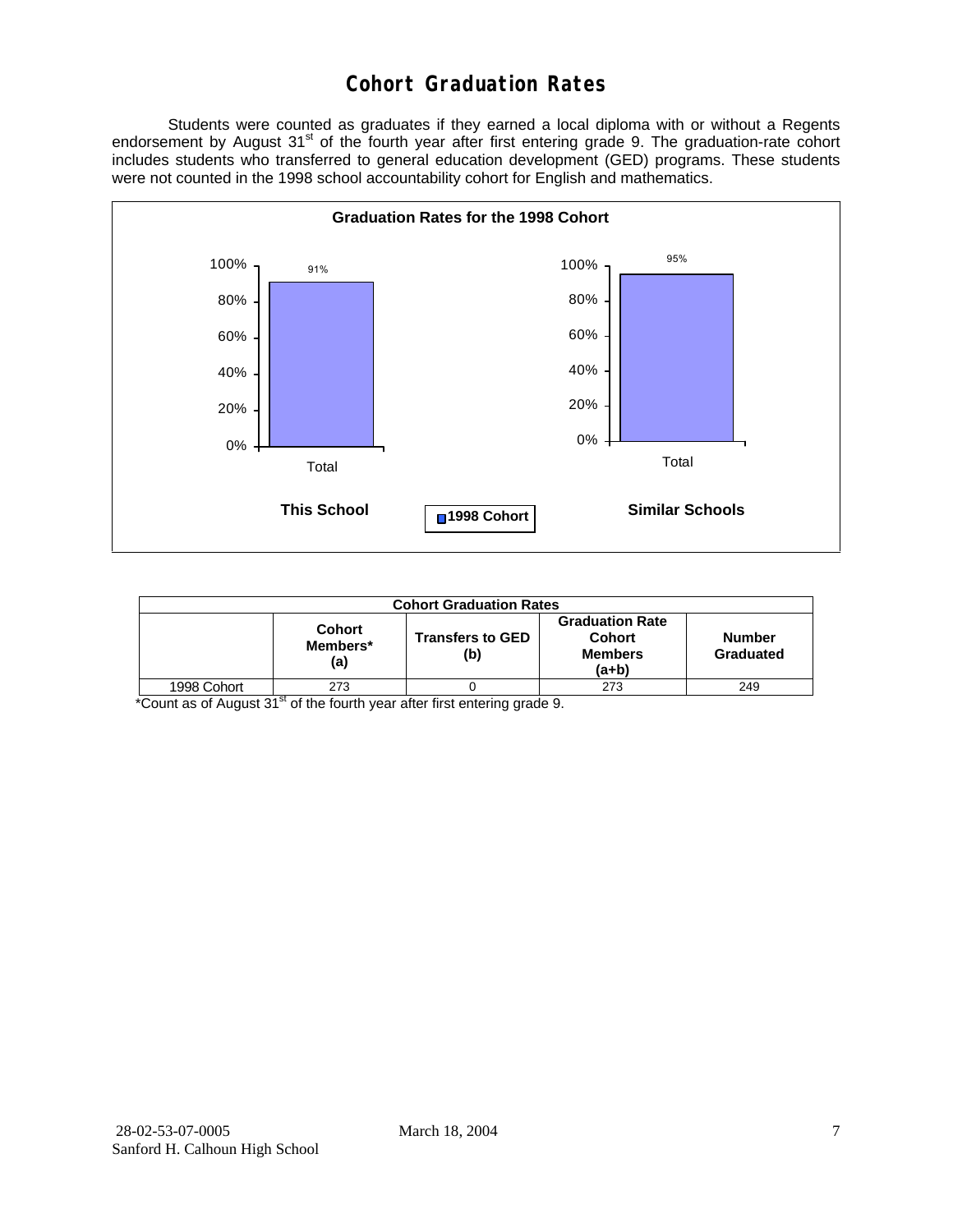# **Analysis of Student Subgroup Performance**

Historically, on State assessments the average performance of Black, Hispanic, and Native American students has been lower than that of White and Asian students. Similarly, students from lowincome families have not performed as well as those from higher income families. A high priority of the Board of Regents is to eliminate these gaps in student performance. In addition, Title I of the federal Elementary and Secondary Education Act includes explicit requirements "to ensure that students served by Title I are given the same opportunity to achieve to high standards and are held to the same high expectations as all students in each State."

This section of the school report card provides performance data for two years by racial/ethnic group, disability status, gender, English proficiency status, income level, and migrant status. The purpose of the student subgroup analyses is to determine if students who perform below the standards in any school tend to fall into particular groups, such as minority students, limited English proficient students, or economically disadvantaged students. If these analyses provide evidence that students in one of the groups achieve at a lower level than other students, the school and community should examine the reasons for this lower performance and make necessary changes in curriculum, instruction, and student support services to remedy these performance gaps. If your school did not report data for the 2002-03 school year for a subject and grade, a table showing data for subgroups in that subject and grade will not be included in the *Analysis*.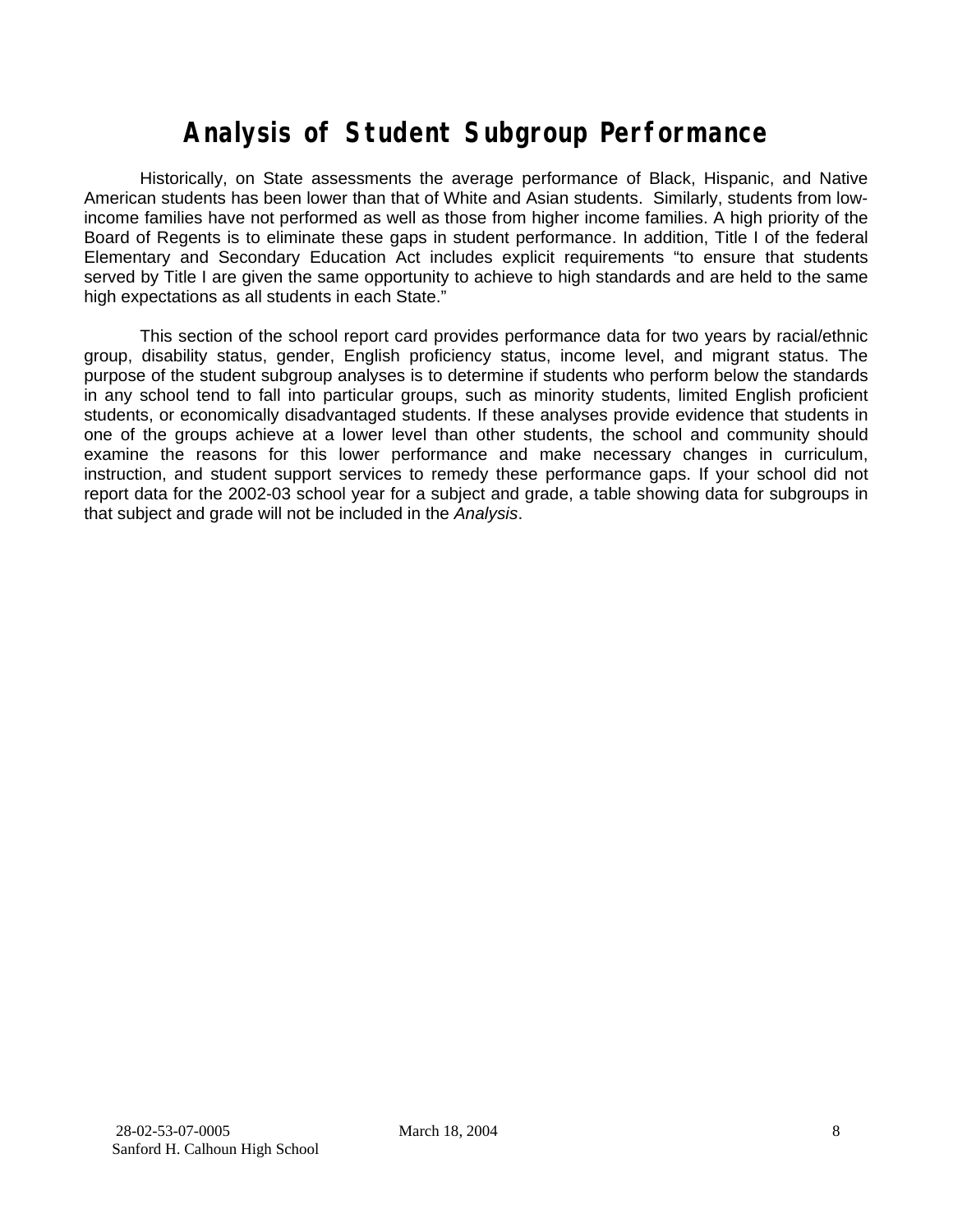### **1998 and 1999 High School Cohorts**

General-education students who first entered ninth grade in 1998 or 1999 must score 55 or higher on Regents English and mathematics examinations to graduate. During the phase-in of the Regents examination graduation requirements, all students (with district board of education approval) may qualify for a local diploma by earning a score of 55–64 on the required Regents examinations; a score of 65 or higher is required for a Regents diploma. Students with disabilities and certain students with a Section 504 Accomodation Plan may qualify for a local diploma by passing Regents competency tests. The data in these tables show the performance of the cohorts as of June 30<sup>th</sup> of the fourth year after first entering grade 9.

#### **Performance on the English Assessment Requirement for Graduation**

|                                              | 1998 Cohort     |                                                                          |              |                   | 1999 Cohort               |                     |                  |                |                   |                          |
|----------------------------------------------|-----------------|--------------------------------------------------------------------------|--------------|-------------------|---------------------------|---------------------|------------------|----------------|-------------------|--------------------------|
|                                              |                 | <b>Count of Students</b><br><b>Percent</b><br>by Score<br><b>Meeting</b> |              |                   | <b>Count of Students</b>  |                     |                  | <b>Percent</b> |                   |                          |
| <b>Student Subgroup</b>                      |                 |                                                                          |              |                   | <b>Students</b>           | by Score            |                  | <b>Meeting</b> |                   |                          |
|                                              | <b>Students</b> | <b>Regents</b>                                                           |              | Pass-             | Gradu-                    | in<br><b>Cohort</b> | <b>Regents</b>   |                | Pass-             | Gradua-                  |
|                                              | in Cohort       | $55 -$<br>64                                                             | $65-$<br>100 | ed<br><b>RCTs</b> | ation<br>Require-<br>ment |                     | $55 -$<br>64     | $65 -$<br>100  | ed<br><b>RCTs</b> | tion<br>Require-<br>ment |
| <b>Results by Race/Ethnicity</b>             |                 |                                                                          |              |                   |                           |                     |                  |                |                   |                          |
| American Indian/Alaskan Native               | 0               | 0                                                                        | $\mathbf 0$  | $\mathbf 0$       | 0%                        | 0                   | 0                | 0              | $\mathbf 0$       | 0%                       |
| <b>Black</b>                                 | $\mathbf{1}$    | s                                                                        | s            | ${\tt s}$         | s                         | 4                   | s                | s              | s                 | s                        |
| Hispanic                                     | 12              | $\overline{0}$                                                           | 10           | $\Omega$          | 83%                       | 12                  | s                | s              | s                 | s                        |
| Asian or Pacific Islander                    | $\overline{7}$  | s                                                                        | $\mathbf s$  | $\mathbf s$       | s                         | 16                  | $\mathbf 0$      | 16             | $\mathbf 0$       | 100%                     |
| White                                        | 253             | $\overline{4}$                                                           | 238          | 3                 | 97%                       | 252                 | $\overline{c}$   | 236            | 3                 | 96%                      |
| Total                                        | 273             | 6                                                                        | 254          | 3                 | 96%                       | 284                 | $\boldsymbol{2}$ | 266            | 3                 | 95%                      |
| Small Group Totals (s)                       | 8               | $\overline{2}$                                                           | 6            | $\Omega$          | 100%                      | 16                  | $\overline{0}$   | 14             | $\Omega$          | 88%                      |
| <b>Results by Disability Status</b>          |                 |                                                                          |              |                   |                           |                     |                  |                |                   |                          |
| General-education students                   | 229             | 1                                                                        | 224          | 0                 | 98%                       | 241                 | 0                | 237            | 0                 | 98%                      |
| Students with disabilities                   | 44              | 5                                                                        | 30           | 3                 | 86%                       | 43                  | $\overline{2}$   | 29             | 3                 | 79%                      |
| Total                                        | 273             | 6                                                                        | 254          | 3                 | 96%                       | 284                 | 2                | 266            | 3                 | 95%                      |
| <b>Results by Gender</b>                     |                 |                                                                          |              |                   |                           |                     |                  |                |                   |                          |
| Female                                       | 133             | $\overline{2}$                                                           | 127          | 1                 | 98%                       | 145                 | 0                | 138            | $\overline{2}$    | 97%                      |
| Male                                         | 140             | $\overline{4}$                                                           | 127          | 2                 | 95%                       | 139                 | $\overline{2}$   | 128            | 1                 | 94%                      |
| Total                                        | 273             | 6                                                                        | 254          | 3                 | 96%                       | 284                 | $\overline{2}$   | 266            | 3                 | 95%                      |
| <b>Results by English Proficiency Status</b> |                 |                                                                          |              |                   |                           |                     |                  |                |                   |                          |
| English proficient                           | 271             | s                                                                        | s            | $\mathbf s$       | s                         | 279                 | 2                | 261            | 3                 | 95%                      |
| Limited English proficient                   | 2               | s                                                                        | $\mathbf s$  | s                 | s                         | 5                   | 0                | 5              | 0                 | 100%                     |
| Total                                        | 273             | 6                                                                        | 254          | 3                 | 96%                       | 284                 | $\overline{2}$   | 266            | 3                 | 95%                      |
| <b>Results by Income Level</b>               |                 |                                                                          |              |                   |                           |                     |                  |                |                   |                          |
| Economically disadvantaged                   | $\overline{2}$  | s                                                                        | $\mathbf s$  | ${\tt s}$         | $\mathbf s$               | $\overline{2}$      | s                | s              | s                 | s                        |
| Not disadvantaged                            | 271             | s                                                                        | s            | s                 | s                         | 282                 | s                | s              | s                 | s                        |
| Total                                        | 273             | 6                                                                        | 254          | 3                 | 96%                       | 284                 | $\overline{2}$   | 266            | 3                 | 95%                      |
| <b>Results by Migrant Status</b>             |                 |                                                                          |              |                   |                           |                     |                  |                |                   |                          |
| Migrant family                               | $\mathbf 0$     | 0                                                                        | 0            | 0                 | 0%                        | 0                   | 0                | 0              | 0                 | 0%                       |
| Not migrant family                           | 273             | 6                                                                        | 254          | 3                 | 96%                       | 284                 | $\overline{2}$   | 266            | 3                 | 95%                      |
| Total                                        | 273             | 6                                                                        | 254          | 3                 | 96%                       | 284                 | $\overline{2}$   | 266            | 3                 | 95%                      |

#### **after Four Years of High School**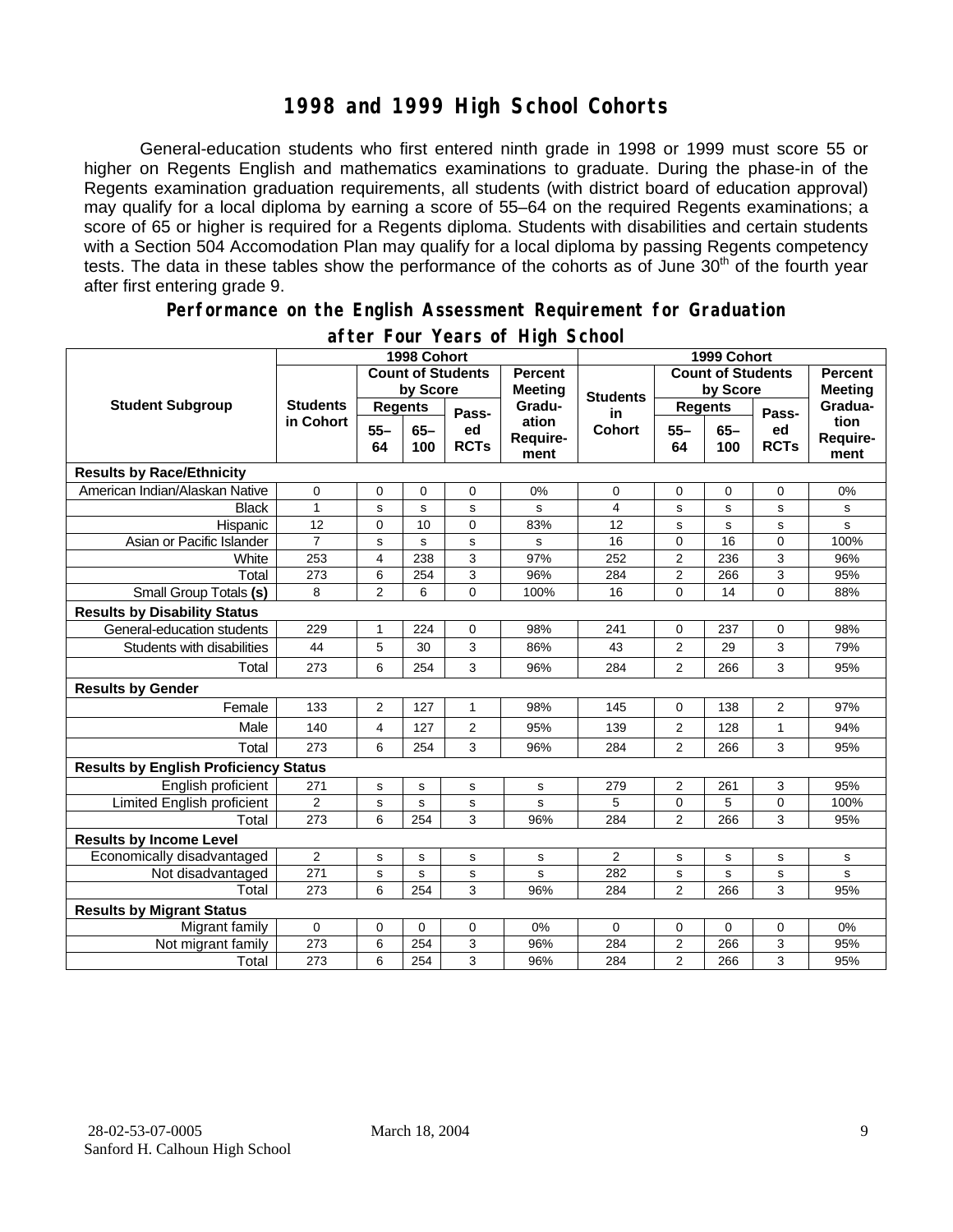#### **Performance on the Mathematics Assessment Requirement for Graduation after Four Years of High School**

|                                              | ordduatholl artor roar roars o'r rhyn Sonool<br>1998 Cohort |                |             |                          |                     | 1999 Cohort              |                |                |                   |           |  |
|----------------------------------------------|-------------------------------------------------------------|----------------|-------------|--------------------------|---------------------|--------------------------|----------------|----------------|-------------------|-----------|--|
|                                              | <b>Count of Students</b>                                    |                |             |                          | Percent             | <b>Count of Students</b> |                |                | <b>Percent</b>    |           |  |
| <b>Student Subgroup</b>                      | <b>Students</b><br>in<br><b>Cohort</b>                      | by Score       |             | <b>Meeting</b><br>Gradu- | <b>Students</b>     | by Score                 |                | <b>Meeting</b> |                   |           |  |
|                                              |                                                             | <b>Regents</b> |             |                          |                     | <b>Regents</b>           |                |                | Gradua-           |           |  |
|                                              |                                                             |                | Pass-       | ation                    | in<br><b>Cohort</b> |                          | Pass-          | tion           |                   |           |  |
|                                              |                                                             | $55 -$<br>64   | $65-$       | ed<br><b>RCTs</b>        | Require-            |                          | $55 -$<br>64   | $65-$          | ed<br><b>RCTs</b> | Require-  |  |
|                                              |                                                             |                | 100         |                          | ment                |                          |                | 100            |                   | ment      |  |
| <b>Results by Race/Ethnicity</b>             |                                                             |                |             |                          |                     |                          |                |                |                   |           |  |
| American Indian/Alaskan Native               | 0                                                           | 0              | 0           | 0                        | 0%                  | 0                        | 0              | 0              | 0                 | 0%        |  |
| <b>Black</b>                                 | $\mathbf{1}$                                                | s              | s           | s                        | s                   | 4                        | s              | s              | s                 | s         |  |
| Hispanic                                     | 12                                                          | 0              | 8           | $\overline{2}$           | 83%                 | 12                       | s              | $\mathbf s$    | s                 | s         |  |
| Asian or Pacific Islander                    | $\overline{7}$                                              | s              | s           | s                        | s                   | 16                       | 0              | 15             | 0                 | 94%       |  |
| White                                        | 253                                                         | $\overline{7}$ | 236         | 4                        | 98%                 | 252                      | 3              | 235            | $\overline{7}$    | 97%       |  |
| Total                                        | 273                                                         | $\overline{7}$ | 252         | 6                        | 97%                 | 284                      | 4              | 264            | $\overline{7}$    | 97%       |  |
| Small Group Totals (s)                       | 8                                                           | 0              | 8           | 0                        | 100%                | 16                       | 1              | 14             | 0                 | 94%       |  |
| <b>Results by Disability Status</b>          |                                                             |                |             |                          |                     |                          |                |                |                   |           |  |
| General-education students                   | 229                                                         | 3              | 223         | 0                        | 99%                 | 241                      | 1              | 238            | 0                 | 99%       |  |
| Students with disabilities                   | 44                                                          | 4              | 29          | 6                        | 89%                 | 43                       | 3              | 26             | $\overline{7}$    | 84%       |  |
| Total                                        | 273                                                         | $\overline{7}$ | 252         | 6                        | 97%                 | 284                      | 4              | 264            | $\overline{7}$    | 97%       |  |
| <b>Results by Gender</b>                     |                                                             |                |             |                          |                     |                          |                |                |                   |           |  |
| Female                                       | 133                                                         | 4              | 124         | 4                        | 99%                 | 145                      | $\overline{2}$ | 136            | 4                 | 98%       |  |
| Male                                         | 140                                                         | 3              | 128         | $\overline{2}$           | 95%                 | 139                      | $\overline{2}$ | 128            | 3                 | 96%       |  |
| Total                                        | 273                                                         | $\overline{7}$ | 252         | 6                        | 97%                 | 284                      | 4              | 264            | $\overline{7}$    | 97%       |  |
| <b>Results by English Proficiency Status</b> |                                                             |                |             |                          |                     |                          |                |                |                   |           |  |
| English proficient                           | 271                                                         | s              | $\mathbf s$ | s                        | $\mathbf s$         | 279                      | 4              | 259            | $\overline{7}$    | 97%       |  |
| Limited English proficient                   | $\overline{2}$                                              | s              | $\mathbf s$ | s                        | s                   | 5                        | 0              | 5              | 0                 | 100%      |  |
| Total                                        | 273                                                         | $\overline{7}$ | 252         | 6                        | 97%                 | 284                      | 4              | 264            | $\overline{7}$    | 97%       |  |
| <b>Results by Income Level</b>               |                                                             |                |             |                          |                     |                          |                |                |                   |           |  |
| Economically disadvantaged                   | $\overline{\mathbf{c}}$                                     | S              | s           | s                        | s                   | $\overline{2}$           | s              | s              | s                 | s         |  |
| Not disadvantaged                            | 271                                                         | s              | s           | s                        | $\mathbf s$         | 282                      | s              | s              | $\mathbf s$       | ${\tt s}$ |  |
| Total                                        | 273                                                         | $\overline{7}$ | 252         | 6                        | 97%                 | 284                      | 4              | 264            | $\overline{7}$    | 97%       |  |
| <b>Results by Migrant Status</b>             |                                                             |                |             |                          |                     |                          |                |                |                   |           |  |
| Migrant family                               | $\mathbf 0$                                                 | $\mathbf 0$    | 0           | 0                        | 0%                  | 0                        | 0              | 0              | 0                 | 0%        |  |
| Not migrant family                           | 273                                                         | $\overline{7}$ | 252         | 6                        | 97%                 | 284                      | 4              | 264            | $\overline{7}$    | 97%       |  |
| Total                                        | 273                                                         | $\overline{7}$ | 252         | 6                        | 97%                 | 284                      | 4              | 264            | $\overline{7}$    | 97%       |  |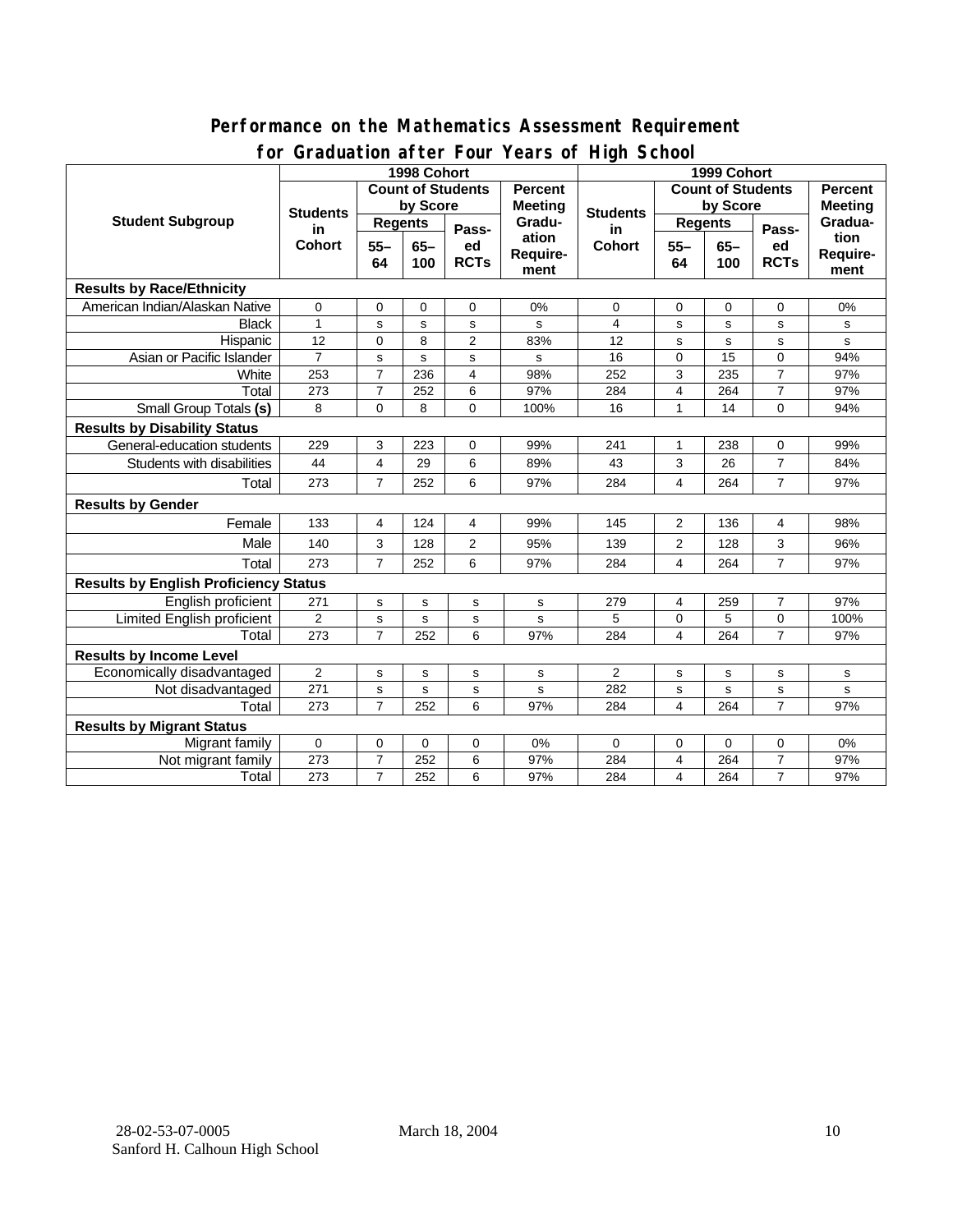### **Cohort Graduation Rates**

Students were counted as graduates in the first two columns of this table if they earned a local diploma with or without a Regents endorsement by June 30<sup>th</sup> of the fourth year after first entering grade 9 and in the second two columns if they earned a local diploma with or without a Regents endorsement by August 31<sup>st</sup> of the fourth year after first entering grade 9. The graduation-rate cohort includes students who transferred to general education development (GED) programs. These students were not counted in the 1998 school accountability cohort for English and mathematics.

|                                              | June 30, 2002                           | 1998 Cohort as of         | 1998 Cohort as of<br><b>August 31, 2002</b> |                           |  |  |  |  |  |
|----------------------------------------------|-----------------------------------------|---------------------------|---------------------------------------------|---------------------------|--|--|--|--|--|
| <b>Student Subgroup</b>                      | <b>Graduation</b><br><b>Rate Cohort</b> | <b>Graduation</b><br>Rate | Graduation<br><b>Rate Cohort</b>            | <b>Graduation</b><br>Rate |  |  |  |  |  |
| <b>Results by Race/Ethnicity</b>             |                                         |                           |                                             |                           |  |  |  |  |  |
| American Indian/Alaskan Native               | 0                                       | 0%                        | 0                                           | 0%                        |  |  |  |  |  |
| <b>Black</b>                                 | $\mathbf{1}$                            | s                         | $\mathbf{1}$                                | s                         |  |  |  |  |  |
| Hispanic                                     | 12                                      | 75%                       | 12                                          | 75%                       |  |  |  |  |  |
| Asian or Pacific Islander                    | $\overline{7}$                          | s                         | $\overline{7}$                              | s                         |  |  |  |  |  |
| White                                        | 253                                     | 92%                       | 253                                         | 92%                       |  |  |  |  |  |
| Total                                        | 273                                     | 91%                       | 273                                         | 91%                       |  |  |  |  |  |
| Small Group Totals (s)                       | 8                                       | 88%                       | 8                                           | 88%                       |  |  |  |  |  |
| <b>Results by Disability Status</b>          |                                         |                           |                                             |                           |  |  |  |  |  |
| General-education students                   | 229                                     | 93%                       | 229                                         | 93%                       |  |  |  |  |  |
| Students with disabilities                   | 44                                      | 82%                       | 44                                          | 82%                       |  |  |  |  |  |
| Total                                        | 273                                     | 91%                       | 273                                         | 91%                       |  |  |  |  |  |
| <b>Results by Gender</b>                     |                                         |                           |                                             |                           |  |  |  |  |  |
| Female                                       | 133                                     | 95%                       | 133                                         | 95%                       |  |  |  |  |  |
| Male                                         | 140                                     | 88%                       | 140                                         | 88%                       |  |  |  |  |  |
| Total                                        | 273                                     | 91%                       | 273                                         | 91%                       |  |  |  |  |  |
| <b>Results by English Proficiency Status</b> |                                         |                           |                                             |                           |  |  |  |  |  |
| English proficient                           | 271                                     | s                         | 271                                         | s                         |  |  |  |  |  |
| Limited English proficient                   | $\overline{2}$                          | s                         | 2                                           | s                         |  |  |  |  |  |
| Total                                        | 273                                     | 91%                       | 273                                         | 91%                       |  |  |  |  |  |
| <b>Results by Income Level</b>               |                                         |                           |                                             |                           |  |  |  |  |  |
| Economically disadvantaged                   | 2                                       | s                         | 2                                           | s                         |  |  |  |  |  |
| Not disadvantaged                            | 271                                     | s                         | 271                                         | s                         |  |  |  |  |  |
| Total                                        | 273                                     | 91%                       | 273                                         | 91%                       |  |  |  |  |  |
| <b>Results by Migrant Status</b>             |                                         |                           |                                             |                           |  |  |  |  |  |
| Migrant family                               | $\mathbf 0$                             | 0%                        | 0                                           | 0%                        |  |  |  |  |  |
| Not migrant family                           | 273                                     | 91%                       | 273                                         | 91%                       |  |  |  |  |  |
| Total                                        | 273                                     | 91%                       | 273                                         | 91%                       |  |  |  |  |  |